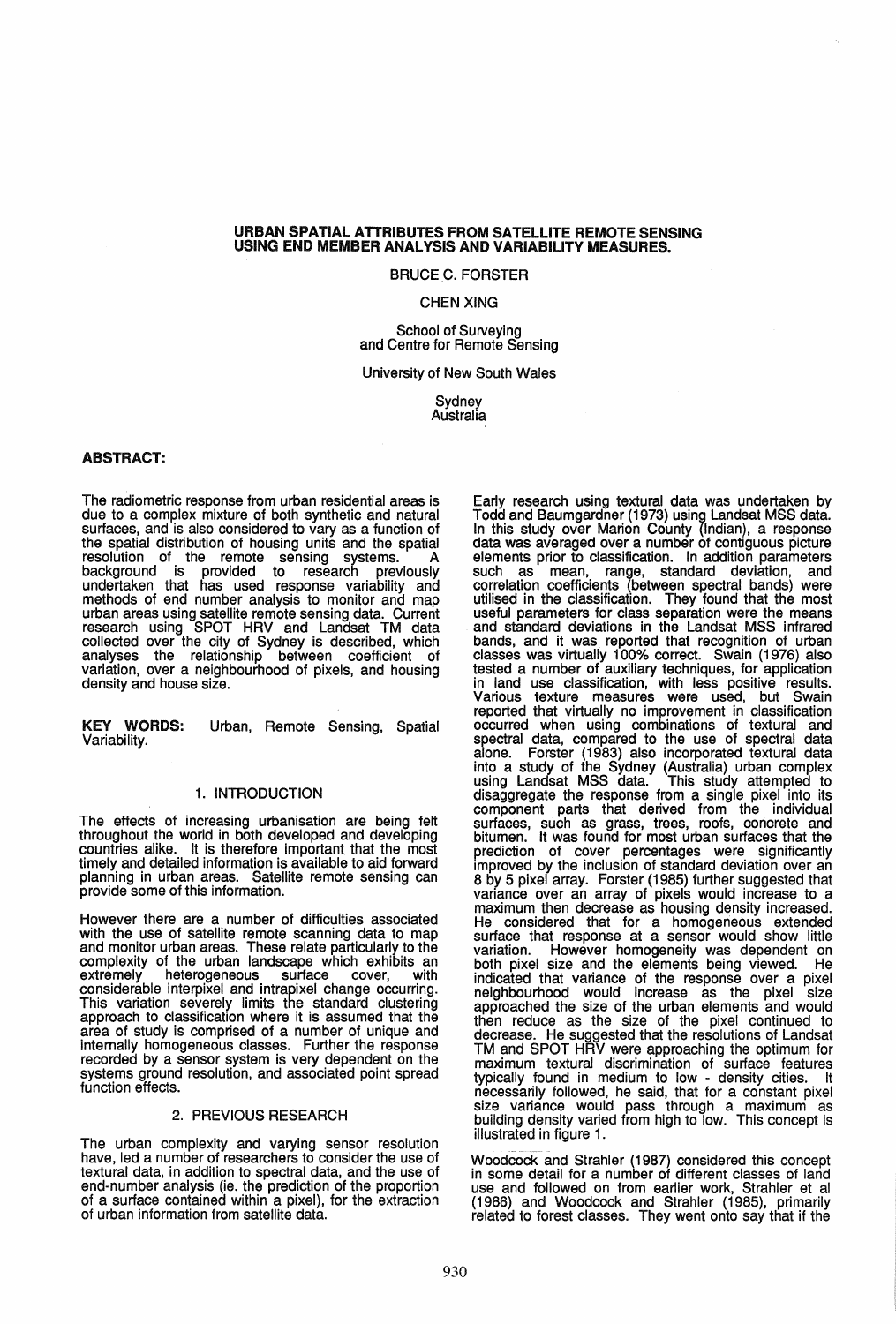spatial resolution was considerably finer than the objects in the scene, most of the measurements in the image would be highly correlated with their neighbours and a measure of local variance would be low. If the objects approximated the size of the resolution cells, then the likelihood of neighbours being similar decreases, and the local variance rises, and as the size of the resolution cells increased and many objects were found in a single resolution cell, the local variance would decrease. This was essentially the same concept Forster (1985) proposed for urban areas. For a real urban situation Woodcock and Strahler (1987) estimated a peak variance occuring at 10 and 15 metres, for a residential development in California. The concept was further elaborated by Forster and Jones (1988) and Takeuchi and Tomita (1988) for urban areas.



Figure 1. Schematic relationship between response variance and increasing housing density.

In the latter papers pseudo-satellite data was generated from airborne multispectral scanner data to give data of resolutions 5, 10, 20, 30, 50 and 80 metres. Classification of urban structures (low-rise versus high rise, and low-density versus high density) was undertaken using a local density average and a local density variation of the multispectral images. The correlation of these two variables was shown to have the highest classification performance at ground resolutions of 20 and 30 metres.

Research by Ng (1990) was directed at modelled urban environments of three housing densities and three house size categories, a total of nine housing classes. He simulated the response of a 3 x 3 array moved across these modelled environments for pixel sizes of 5, 10, 20, and 30 metres, and examined the standard deviations resulting for each pixel size and for visible and near infrared modelled responses. He showed that six of the housing classes could be separated on the basis of mean and standard deviation using the equivalent of a 10 metre resolution near infrared sensor system. He further showed that a combination of the 10, 20 and 30 metre pixel sizes would allow discrimination of all nine classes. Other researchers have approached the problem of urban heterogeneity by attempting to unmix mixed pixels into their component parts. Forster (1983) used a method of inverse regression to separate urban cover types. A number of approaches to unmixing or end member analysis have been suggested by Settle, Craig, Smith et ai, Bierwith, and Makin et al (all 1990) for a number of non-urban applications. Shimabukoro et al (1988) used a constrained least squares method to derive the proportion of shade in forested areas.

Many of these approaches are not as suitable in their application to urban areas because of the large number of cover classes involved and the limited number of spectral bands available from current satellite remote sensing systems. Research currently being undertaken at the University of New South Wales is examining the initial reduction of cover classes using near-infrared to visible response ratios, which essentially provide constant ratios for vegetated surfaces and for synthetic

surfaces, in the two dimensional spectral space, and allows the estimation of proportions for mixed pixels. An alternative linear programming approach that constrains the proportion values to be non - negative, and for the proportions to add to one, is also being researched.

Current research at the University of New South Wales is also· examining the use of response variance as an input to the prediction of residential housing density and residential house size. This research will be now described in more detail.

### 3. HOUSING DENSITY AND HOUSE SIZE

This section provides preliminary results from an analysis of thirty residential sites over the Sydney (Australia) metropolitan area, using both Landsat Thematic Mapper (TM) and SPOT HRV panchromatic (P) and multispectral (XS) mode data, that show that both house size and housing density are determinants of radiometric variability. It is recognised that sensor radiometric variability. It is recognised that sensor spatial resolution and pixel size are not the same, due to sensor point spread function effects, however, to simplify the analysis a pixel is considered equivalent to a ground resolution element in the following discussion.

Thirty sites of dimension 180 metres by 180 metres, were selected over the Sydney Metropolitan area, to represent a range of single dwelling densities and house sizes. Using aerial photographs a sampling procedure was designed to allow the collection of

- 
- housing density<br>percentage of cover types
- $\begin{pmatrix} 6 \ 6 \end{pmatrix}$ <br> $\begin{pmatrix} 6 \ 0 \end{pmatrix}$ house size and
- radiometric response and response coefficient of variation over a 60 metre by 60 metre neighbourhood, for data from SPOT HRV P and XS modes, and landsat TM (excluding TM Band 6, thermal infrared). spor HRV data were acquired in October 1986 and landsat TM data in September 1985.

The sampling framework for an individual site is illustrated in figure 2.



Figure 2. Illustration of the sampling procedure, showing the primary 180 metre x 180 metre sampling unit, the size of the pixels for the various sensing systems and the random samples from aerial photography.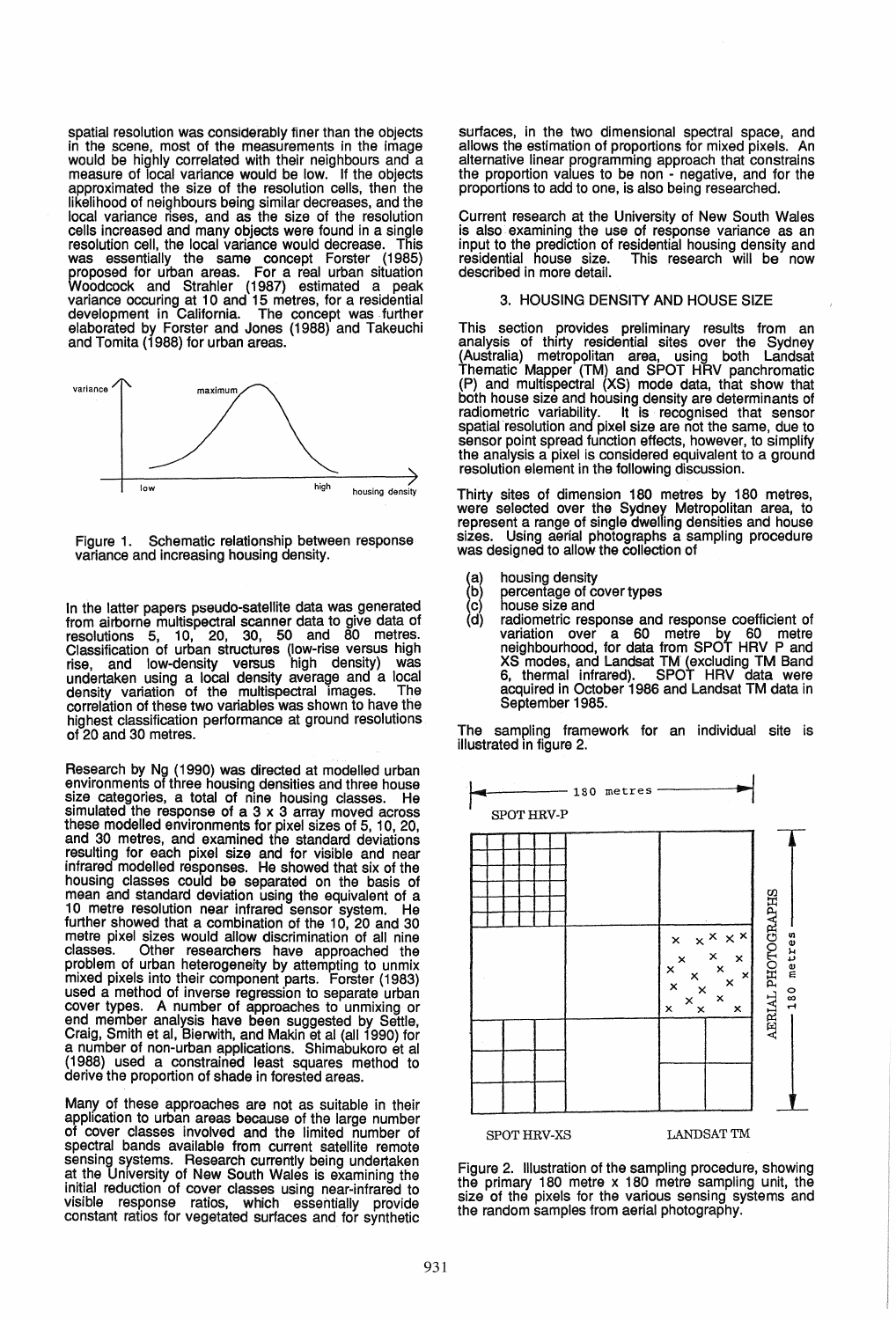The 180 metre by 180 metre primary sampling cell was divided into 9 secondary cells. Colour aerial photography was used to sample the percentage of cover type and the number of houses in each secondary cell. Average house size was then determined by dividing the percentage house cover by the number of houses in each cell. These values were averaged to give mean values over the primary site for house size in square metres and housing density in housing units per hectare. Housing densities and house sizes ranged from 5 to 25 units per ha (mean 11.2) and 150 to 400 m (mean 258). respectively, over the thirty sites.

The remotely sensed data were registered and resampled to the ground so that each secondary cell contained 4 Landsat TM pixels, 9 SPOT HRV XS-mode pixels and 36 SPOT HRV P-mode pixels. For each the mean and coefficient of variation were determined. These values were then averaged over the 180 metre by 180 metre primary cells.

An examination of the relationship between house size, housing densities and coefficient of variation for different pixel sizes was undertaken using SPOT HRV P-mode, SPOT HRV XS Band 1 and Landsat TM Band 2 data. It was considered that these data sets represented approximately the same spectral range so that any change in the coefficient of variation would be solely due to the spatial distribution of the urban elements, rather than due to varying spectral response. To allow the data to be compared it was considered that more appropriate measures' of housing characteristics were house size as a proportion of a pixel and house numbers per pixel, rather than in square metres and units per hectare. That is the average house size as a proportion of the area of a pixel and the number of house units per pixel with respect to the 100, 400 and 900 m<sup>2</sup> pixel area of the three satellite sensors. Practically these data provide the equivalent of a much greater range of densities and house sizes for a unit pixel area. Regression analysis was used to relate these transformed house sizes and house numbers to the coefficients of variation.

# 4. RESULTS OF ANALYSIS

Because of the wide range of values of house size and density, it was considered appropriate to use logarithmic values of these variable to give regression equations of the following form.

Log<sub>10</sub> S = ao + a1 C + a2  $C^2$ 

and Log<sub>10</sub> N = bo + b1 C +b2 C<sup>2</sup>

where  $S =$  House size as a proportion of pixel size N = House numbers per pixel

C = Coefficient of variation for SPOT HRV P, SPOT HRV XS Band 1 and Landsat TM Band 2 data and a<sub>i</sub> and b<sub>i</sub> are regression coefficients.

Ninety values were used in the regression (30 sites and 3 sensors) to give the following regression equations and multiple correlations (r)

Log<sub>10</sub> N = 1.01 - 22.23C + 56.45C<sup>2</sup> ...(1)

 $r = 0.75$  with an F-value of 56 and

L0910 S = -1.57 + 21.67C - 52.35C2 .,. (2)

 $r = 0.79$  with an F-value of 72

Both these equations show significant relationships and a plot of the curves are shown in figure 3 and figure 4.



Figure 3. House size per pixel (log<sub>10</sub> scale) as a function of coefficient of variation of SPOT HRV-P and XS band 1, and Landsat TM band 2.



Figure 4. House number per pixel (log<sub>10</sub> scale) as a function of coefficient of variation of SPOT HRV-P and XS band 1, and Landsat TM band 2.

It is apparent that CV (coefficient of variation) from figure 3 increase with house size, which is expected from a theoretical consideration, but does not show the expected decrease as house size increases to a saturating level. Analysis of percentage cover and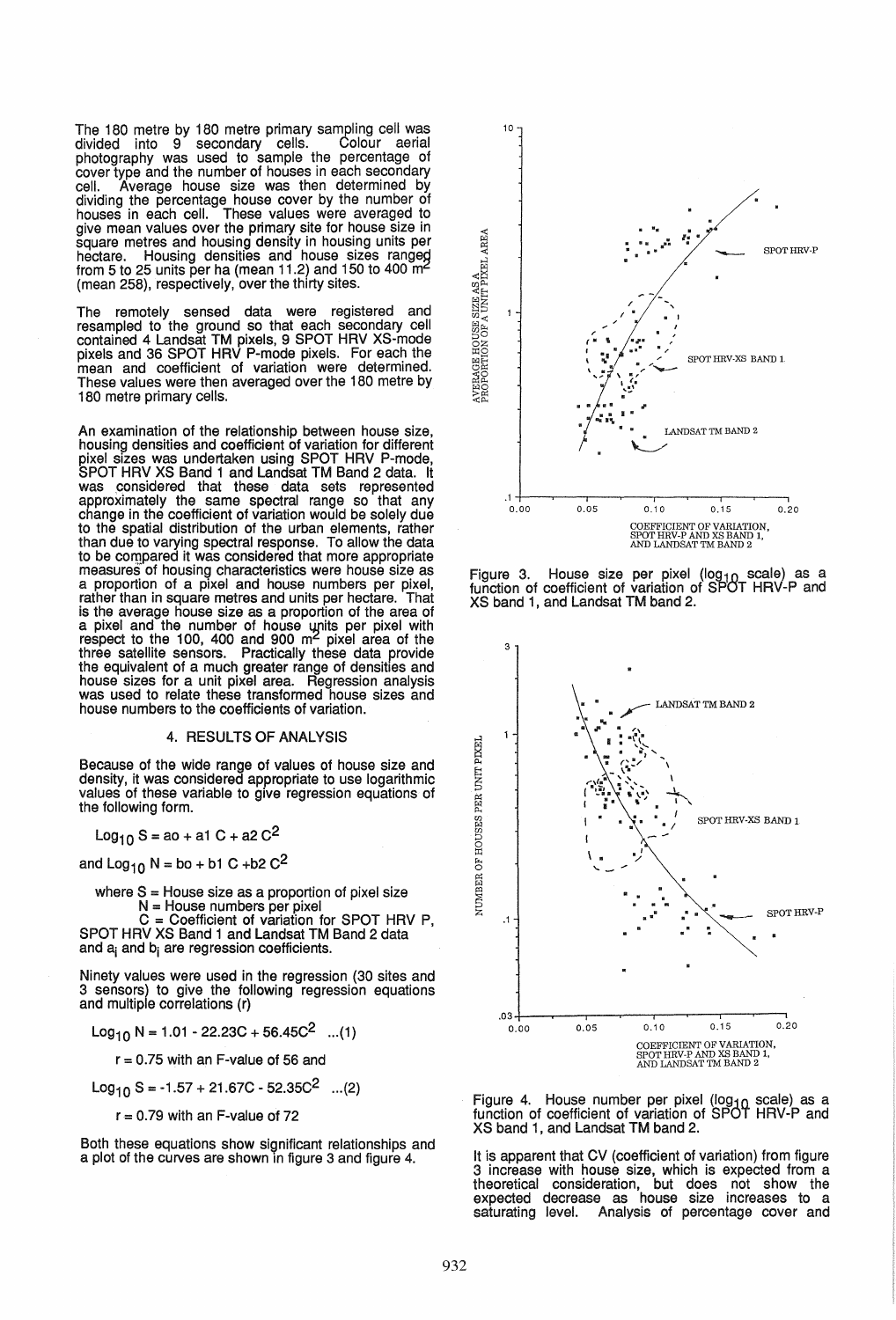house size data showed a positive correlation ( $r = 0.45$ ) between house size and percentage tree cover, which may obscure the theoretical decline expected as house size increases. Equally apparent, from figure 4, is the decline in CV as house numbers per pixel increase, resulting in a greater interpixel homogeneity. Nevertheless the theoretical drop in CV as house numbers reduce is not found.

From the results of equations 1 and 2, it is apparent that both housing density and house size are factors determining CV. It was therefore considered appropriate to examine this relationship in more detail, for only one of the satellite data sets. SPOT HRV XS band 2 (visible red) was chosen for this purpose.

It was considered from the previous results that the relationship between house size and coefficient of variation may vary depending upon the density of the housing. To test this is a regression analysis of size versus CV, stratified on the basis of housing density, was undertaken.

Dummy variables were introduced into the regression to effect the stratification, which allowed three separate equations for each density strata to be determined as follows

> $S_1 = 0.13 + 2747.79CX_2$  $...(3)$

 $S_2 = 232.15 + 247.42CX_2$  $...(4)$ 

 $S_3 = 321.16 - 1038.97CX_2$  $\dots(5)$ 

where  $S_1$  is house size, in  $m^2$ , for N< 8.5

houses per ha,

S<sub>2</sub> is house size, in m<sup>2</sup>, for  $8.5 < N < 12.5$ 

houses per ha, and

 $S_3$  is house size, in m<sup>2</sup>, for N > 12.5

houses per ha, and

CX $_2$  is CV of SPOT HRV XS band 2.

(Note that  $r = 0.83$  and  $F = 10$  for the overall regression containing the dummy variables).

Equation 3 and 4 show a strong positive relationship between house size and CV for low density areas and a strong negative relationship for high density areas. A plot of these relationships are shown in figure 5. Areas of medium density tend to have similar house sizes and a wide range of coefficients of variation. These results, however, should be treated with some caution because of the limited number of values in each housing strata, and the possible interacting effect of tree cover.

#### 5. SUMMARY AND CONCLUSIONS

A consideration of past research showed that textural measures in addition to spectral values, could also be used to advantage in the analysis and classification of urban areas from satellite remotely sensed data. An analysis of thirty residential sites over the city of Sydney has shown that the relationship of house size and housing density to coefficient of variation is quite strong and shows a strong interrelationship between all three variables. It is considered that the relationship, however, may be confused by variations in tree cover, and this effect should be examined in future research.



Figure 5. House size in square metres, stratified by housing density (N houses per hectare, for stratas I, II and III) as a function of coefficient of variation in SPOT HRV-XS band 2.

#### **REFERENCES**

Bierwith, P.N. Mineral and vegetation mapping over Mound Spring deposits near Lake Eyre: An application of data - calibrated pixel unmixing using Landsat TM data In: Proc. Fifth Australasian Rem. Sens. Conf., Perth Australia, Vol. 1, pp 341-351.

Craig, M., 1990. Unsupervised unmixing of remotely sensed images. In: Proc. Fifth Australasian Rem. Sens. Conf., Perth, Australia, Vol. 1, pp 324-330.

Forster, B.C., 1983. Some urban measures from Landsat. Photo. Eng. and Rem. Sens., 49, 1693-1707.

Forster, B.C., 1985. An examination of some problems and solutions in monitoring urban areas from satellite platforms. Int. J. of Rem. Sens., 6, 139-151.

Forster, B.C. and Jones, C., 1988. Urban density monitoring using high resolution space borne systems. In: Int. Arch. Photogramm. Rem. Sens., Kyoto, Japan, Vol. 27, Part B9, pp VII 189-VII 195.

Ng, T.K., 1990. Predicting residential housing density and housing size with satellite imagery using simplified models. Research Project Report, Master of Engineering Science, Univ. of New South Wales, Sydney, Australia.

Settle, J.J., 1990. Contextual models and the use of Dirichlet priors for mixing problems. In: Proc. Fifth Australasian Rem. Sens. Conf., Perth, Australia, Vol. 1, pp 314-323

Shimabukuro, V.E., Haertel, V.F.A., Smith, J.A., 1988. Landsat derived shade images of forested areas. In: Int. Arch. Photogramm. Rem. Sens., Kyoto, Japan, Vol. 27, Part B7, pp 534-543.

Smith, M.O., Adams J.B. and Gillespie A.R. Reference endmembers for spectral mixing analysis. In: Proc. Fifth Australian Rem. Sens. Conf., Perth, Australia, Vol. 1, pp 331-340.